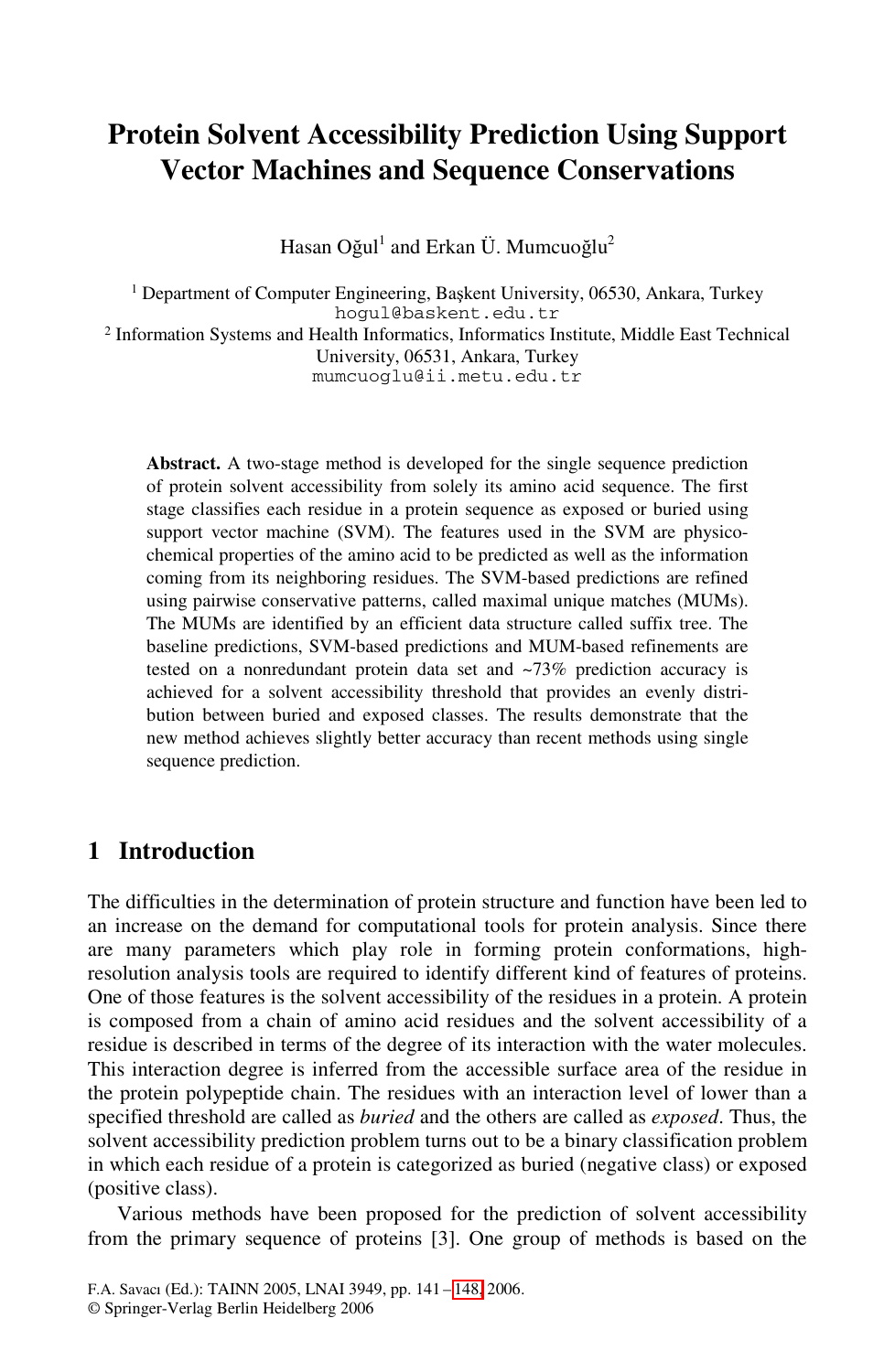single sequence prediction of the solvent accessibility from local amino acid compositions. Single sequence methods identify local statistics from amino acid sequences and predict the solvent accessibility using different classification schemes, such as neural networks [1,11], Bayesian statistics [13], multiple linear regression [8] or support vector machines [17]. Richardson and Barlow has provided a baseline method which uses only the statistics inferred from the tendency of each amino acid to be buried or exposed [12]. The single sequence prediction accuracy is about 71% and this can be increased using multiple sequence information in the data set. Multiple sequence predictions use evolutionary information inferred from the profiles constructed by multiple sequence alignments. Multiple sequence methods increase the prediction accuracy up to about 79% [3]. However, using multiple alignments is computationally inefficient and it is not always guaranteed that informative profiles could be constructed in the given dataset.

In this work, a two-stage method is developed for the single sequence prediction of solvent accessibility and ~73% accuracy is achieved with an accessibility threshold of 22.2% on a nonredundant data set of 420 proteins. The first stage uses support vector machines to predict the two-class solvent accessibility using the residue features such as hydropathy scale and residue mass, as well as the neighborhood information from the left and right side of an amino acid. The second stage searches the maximal and unique amino acid sequence matches between the target protein and the other proteins in the data set. The SVM-based predictions are refined using the conservations over the maximal unique matches (MUMs).

# **2 Methods**

Baseline, SVM-based and MUM-based methods are developed for the prediction of solvent accessibility. The methods are applied individually and as an ensemble to test their performance over the protein data set.

### **2.1 Baseline Predictions**

The baseline predictions can be obtained using the solvent accessibility statistics of each amino acid in the selected data set. Solvent accessibility values are taken from DSSP database [7] and the statistics are extracted from the training set. DSSP gives a solvent accessibility value between 0 and 9 for each residue of the proteins such that the value of 0 refers to a completely buried (0%) residue, 1 refers to a solvent accessibility of  $(0-11.1]\%$ , 2 refers to  $(11.1-22.2]\%$  and so on. The tendency of an amino acid to be buried is determined simply by comparing the counts of buried and exposed occurrences of that amino acid in the training set. If the number of buried occurrences is higher than exposed ones, this amino acid is predicted as buried for all test cases. Otherwise, it is marked as exposed. According to the statistics, V, I, L, F, M, W, C are buried and G, A, P, S, T, N, Q, Y, H, D, E, K, R are exposed amino acids with an accessibility threshold of 22.2%. For 0% threshold, all are marked as buried, whereas only G is exposed for 55.5% threshold.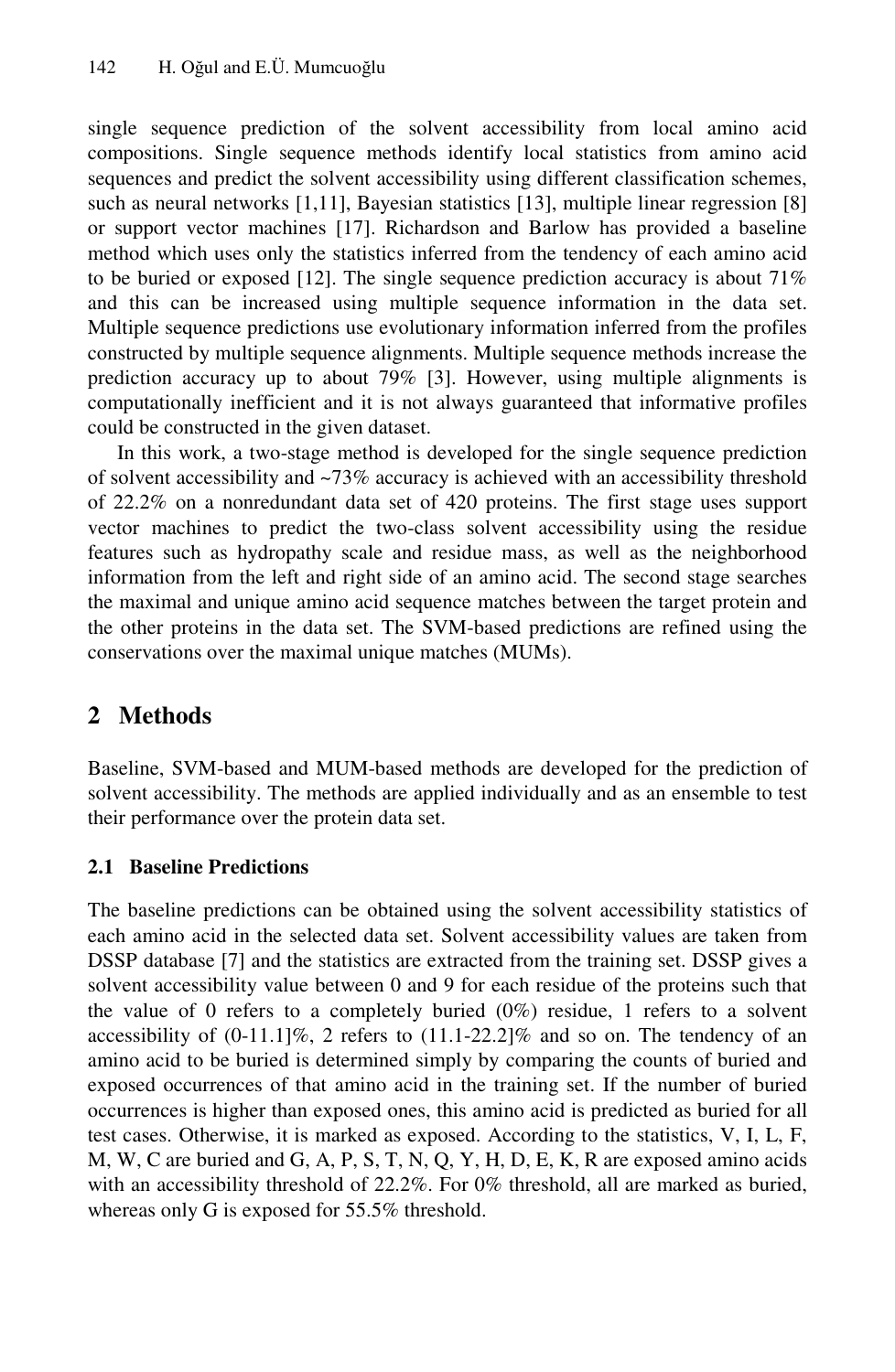### **2.2 SVM-Based Prediction**

Support vector machine (SVM) is a binary classifier which works based on the structural risk minimization principle [15]. An SVM non-linearly maps its ndimensional input space into a high dimensional feature space. In this high dimensional feature space a linear classifier is constructed. Because of its power and robustness in performing binary classification and real valued function approximation tasks, it has been more popular in recent years and applied on many problems in computational biology [9,16,17]. In many applications, it has been shown that SVM is consistently superior to other supervised machine learning methods, such as Bayesian classifiers or neural networks.

To train the classifier which makes a separation between the buried and exposed classes (exposed used for positive and buried for negative classes), we used the feature vectors which represent the physicochemical properties of the amino acid, the binary code of the amino acid itself and the properties of left and right neighbors of the center amino acid to be predicted. In the previous work of Yuan et al [17], only amino acid codes were used for feature vectorization. The properties used in our vectorization step are listed in Table 1, where the hydropathy scales (free energy changes for transfer from oil to water for each amino acid) are taken from the Horton's book [6] and the relative residue mass values are given by Li and Pan [8]. For each 3-length amino acid string, a feature vector with a length of 66  $(3x22)$  is used. 20 of the vector elements represent one of the 20 different amino acids and 2 elements are physicochemical properties explained before.

| Amino acid  | <b>Hydropathy Scale</b> | Relative residue mass (W as 1.0) |  |
|-------------|-------------------------|----------------------------------|--|
| G           | 0.67                    | 0.00076                          |  |
| $\mathbf A$ | 1.0                     | 0.115                            |  |
| V           | 2.3                     | 0.33                             |  |
| I           | 3.1                     | 0.13                             |  |
| L           | 2.2                     | 0.13                             |  |
| F           | 2.5                     | 0.7                              |  |
| P           | $-0.29$                 | 0.323                            |  |
| М           | 1.1                     | 0.577                            |  |
| W           | 0.0                     | 1.0                              |  |
| S           | $-1.1$                  | 0.238                            |  |
| Т           | $-0.75$                 | 0.346                            |  |
| ${\bf N}$   | $-2.7$                  | 0.446                            |  |
| Q           | $-2.9$                  | 0.55                             |  |
| Y           | 0.08                    | 0.82                             |  |
| $\mathbf H$ | $-1.7$                  | 0.63                             |  |
| D           | $-3.0$                  | 0.446                            |  |
| E           | $-2.6$                  | 0.55                             |  |
| K           | $-4.6$                  | 0.48                             |  |
| $\bf R$     | $-7.5$                  | 0.777                            |  |
| $\bf C$     | 0.17                    | 0.36                             |  |

**Table 1.** Chemical and physical properties of amino acids used in the feature representations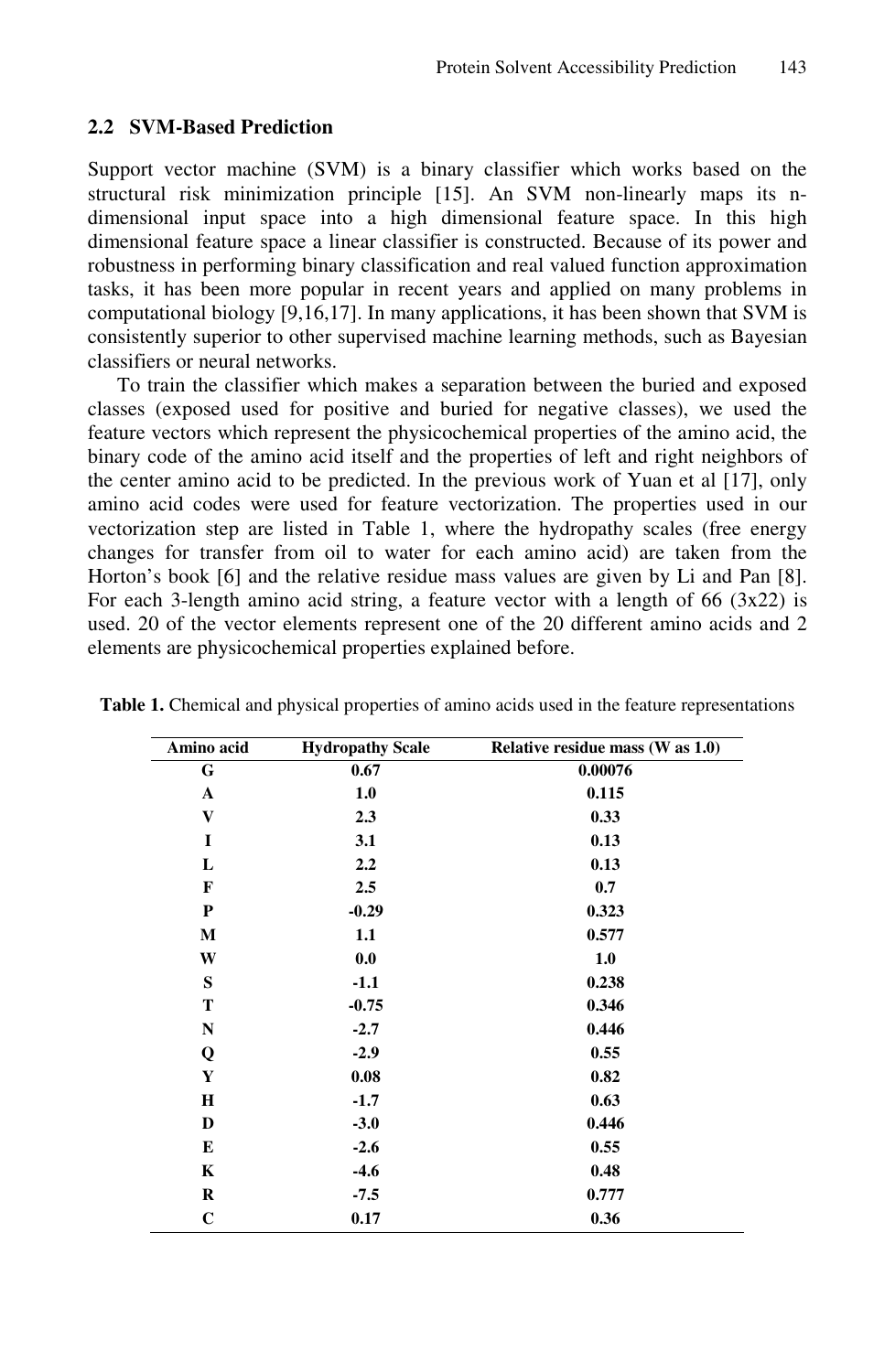We used the SVM-*Gist* software implemented by Noble and Pavlidis (www.cs. columbia.edu/compbio/svm) in our tests. In the G*ist* software, a kernel function acts as the similarity score between the pairs of input vectors. The base kernel is normalized in order to make that each vector has a length of 1 in the feature space, that is,

$$
K(X,Y) = \frac{X.Y}{\sqrt{(X.X)(Y.Y)}}
$$

where *X* and *Y* are the input vectors,  $K(.,.)$  is the kernel function, and " $\cdot$ " denotes the dot product.

To tune an SVM, the most significant parameter needed is the kernel function. We use radial basis function, which can be expressed with a modified kernel function  $K'(X,Y)$ , as follows:

$$
K'(X,Y) = e^{-\frac{K(X,X) - 2K(X,Y) + K(Y,Y)}{2\sigma^2}} + 1
$$

where the width  $\sigma$  is the median Euclidean distance from any positive training example to the nearest negative example. Since the separating hyperplane of SVM is required to pass from the origin, the constant 1 is added to the kernel so that the data goes away from the origin.

#### **2.3 MUM-Based Refinement**

In spite of the fact that the data set we used is composed of non-homolog or remote homolog proteins, they may still share some conservative patterns between them. If these kinds of sequence conservations refer also to the conservations in solvent accessibility, we can use the statistics inferred from them to refine the incorrectly identified residues.

We use the maximal unique match definition, which is originally described in MUMer [4] to accelerate the alignment of long DNA sequences, to define the local conservations between two proteins. A maximal unique match between two sequences can be defined as the substring that appears only once in both sequences and not contained in any longer such substrings. Because of their uniqueness, maximal unique matches are important local similarities and give important clues about the structural conservations between two proteins.

Since we have already trained 3-letter strings in SVM applications, here, we extract only the matches longer than 5 amino acids and calculate the solvent accessibility statistics obtained from the middle-point of each maximal unique match. Among all maximal unique matches extracted from the dataset, the percentage of correctly identified residues is 79.4%. For any homolog data set, this percentage promises good prediction accuracy for solvent accessibility. However, in our data set, containing less or no homology, the number of maximal unique matches is relatively low. Therefore, the information gathered from the maximal unique matches can only be used for the refinement of the predictions made by other methods.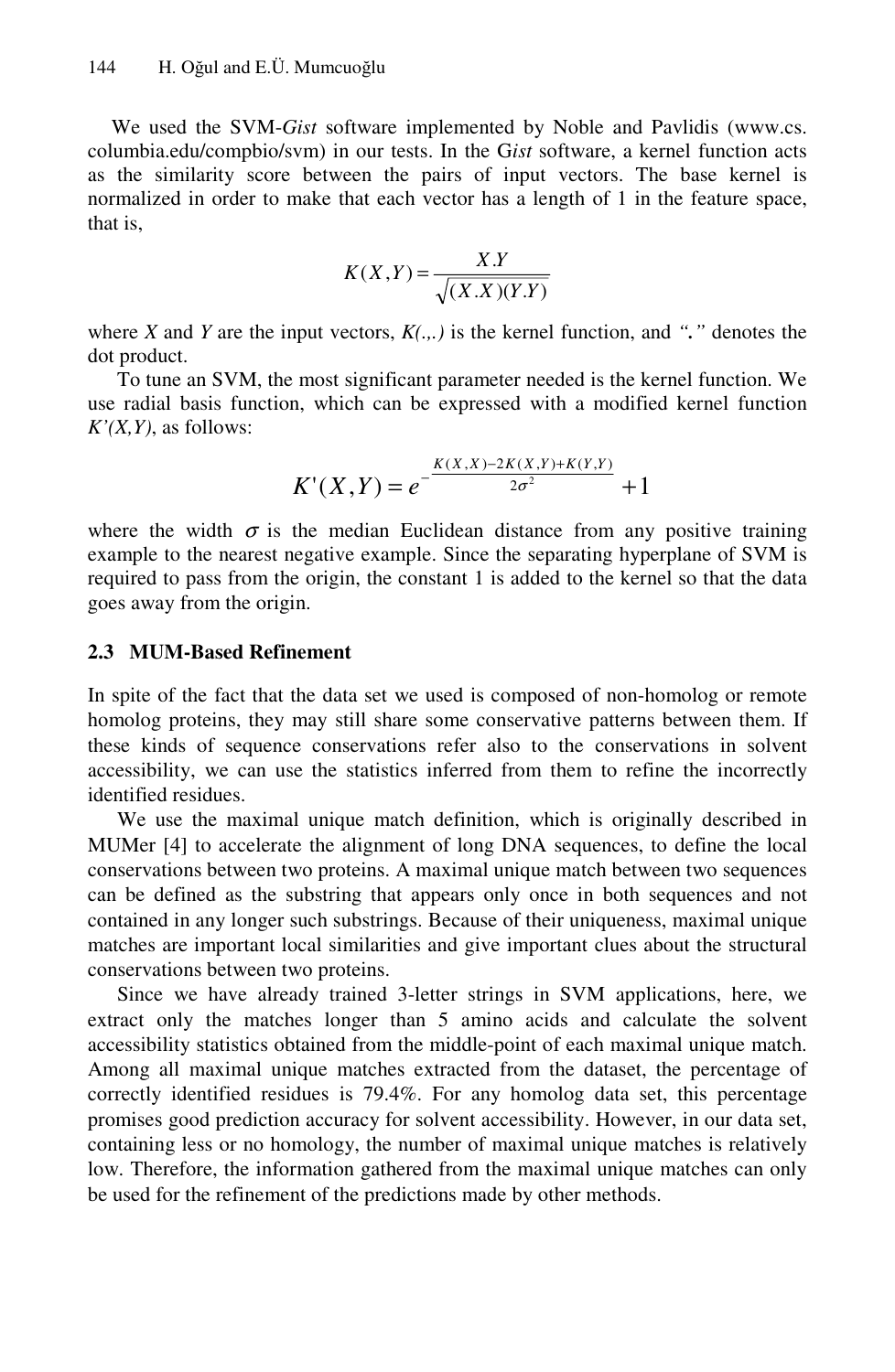#### *Suffix Trees*

To find the maximal unique matches, we used a special data structure called suffix tree. A suffix tree is a compacted tree that stores all suffixes of a given text string. (An example suffix tree is shown in Figure 1.). It is a powerful and versatile data structure which finds application in many string processing algorithms, such as string matching, text compression and analyzing genetic sequences [5].



**Fig. 1.** Suffix tree of "abab\$"

Let *A* be string of *n* characters,  $A = s_1 s_2 \ldots s_n$ , from an ordered alphabet  $\Sigma$  except  $s_n$ . Let \$ be a special character, matching no character in  $\Sigma$ , and  $s_n$  be \$. The suffix tree T of  $A$  is a tree with  $n$  leaves such that:

- − Each path from the root to a leaf of *T* represents a different suffix of *A*.
- − Each edge of *T* represents a non-empty string of *A*.
- − Each non-leaf node of *T*, except the root, must have at least two children.
- − Substrings represented by two sibling edges must begin with different characters.

There are many algorithms for the construction of a suffix tree. We used Ukkonen's linear-time construction algorithm [14] in our implementation.

#### *Finding Maximal Unique Matches*

To find the maximal unique matches between any two sequences, first, a generalized suffix tree is constructed for the sequences. This is simply done by concatenating two sequences with a dummy character (not contained in the alphabet) between them and constructing a suffix tree for newly created sequence. In our representation, a maximal unique match is a maximal pair in the concatenated sequence one of which appears before the dummy character and the other appears after that. The algorithm to find maximal pairs is given by Gusfield [5]. We used a variation of this algorithm considering the fact that each of the pair should appear in different sequences. The details of the algorithm can be found in the previous study of Oğul and Erciyes [10].

In MUM-based refinement stage, each protein in the test set is searched for the maximal unique matches with all other proteins in a pairwise fashion. The solvent accessibility of the residue appearing in the middle of a maximal unique match is determined by a simple voting scheme.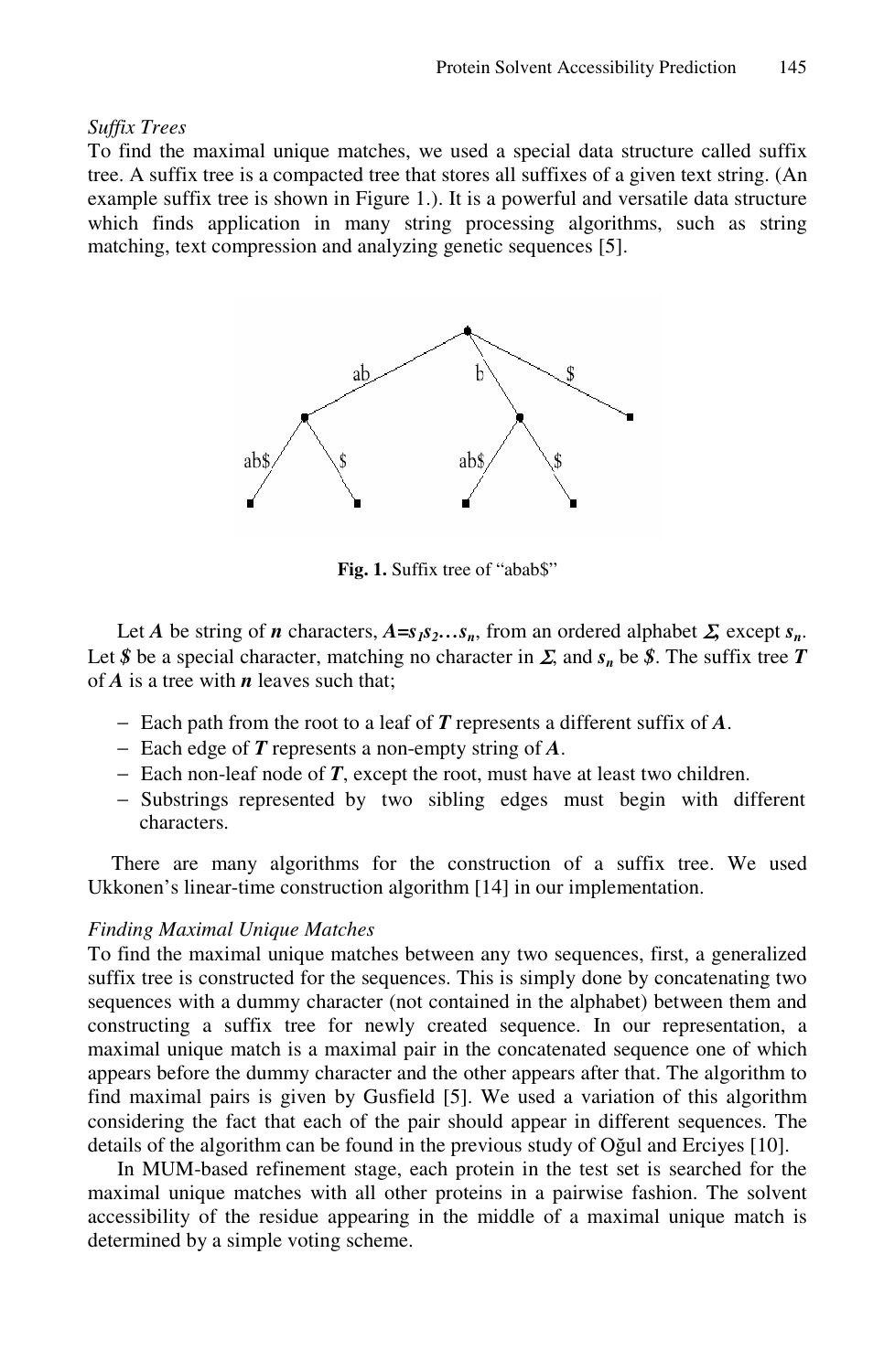### **3 Experiment and Results**

The baseline predictions, SVM-based predictions, and MUM-based refinements are applied into data set for a solvent accessibility threshold of 22.2%. The data set contains 420 proteins which have no pair with a sequence similarity above 25%. In SVM-based prediction stage, 15 proteins which are randomly selected from the dataset are used for training the SVM. Total number of training examples is 3067, where 1564 of them are exposed and 1503 of them are buried with 22.2% threshold. The remaining proteins are used for the tests. The proteins in the training and test sets are given in the Table 2 with their Protein Data Bank [2] identification numbers.

#### **Table 2.** Data set

**Training Set** 1acx, 1amp, 1aya, 1ctf, 1hmp, 1hmy, 1hnf, 1hor, 5lyz, 6cpa, 6dfr, 6tmn, 7rsa, 9api, 9wga, **Test Set** 154l, 1aaz, 1add, 1ade, 1ahb, 1alk, 1amg, 1aor, 1aoz, 1asw, 1atp, 1avh, 1azu, 1bam, 1bbp, 1bcx, 1bdo, 1bds, 1bet, 1bfg, 1bmv, 1bnc, 1bov, 1bph, 1brs, 1bsd, 1cbg, 1cbh, 1cc5, 1cdl, 1cdt, 1cei, 1cel, 1cem, 1ceo, 1cew, 1cfb, 1cfr, 1cgu, 1chb, 1chd, 1chk, 1chm, 1cks, 1clc, 1cns, 1coi, 1col, 1com, 1cpc, 1cpn, 1cqa, 1crn, 1cse, 1csm, 1cth, 1ctn, 1ctm, 1ctn, 1ctu, 1cxs, 1cyx, 1daa, 1dar, 1del, 1dfj, 1dfn, 1dih, 1dik, 1din, 1dkz, 1dlc, 1dnp, 1dpg, 1dsb, 1dts, 1dup, 1dyn, 1eca, 1ece, 1ecl, 1ecp, 1edd, 1edm, 1edn, 1eft, 1efu, 1epb, 1ese, 1esl, 1etu, 1euu, 1fba, 1fbl, 1fc2, 1fdl, 1fdt, 1fdx, 1fin, 1fjm, 1fkf, 1fnd, 1fua, 1fuq, 1fxi, 1gal, 1gcb, 1gcm, 1gd1, 1gdj, 1gep, 1gfl, 1ghs, 1gky, 1gln, 1gmp, 1gnd, 1gog, 1gp1, 1gp2, 1gpc, 1gpm, 1grj, 1gtm, 1gtq, 1gym, 1han, 1hip, 1hcg, 1hcr, 1hiw, 1hjr, 1hpl, 1hsl, 1htr, 1hup, 1hvq, 1hxn, 1hyp, 1il8, 1ilk, 1inp, 1irk, 1isa, 1isu, 1jud, 1kin, 1knb, 1kpt, 1krc, 1kte, 1ktq, 1kuh, 1l58, 1lap, 1lat, 1lba, 1lbu, 1leh, 1lib, 1lis, 1lki, 1lpb, 1lpe, 1mai, 1mas, 1mct, 1mda, 1mdt, 1mjc, 1mla, 1mmo, 1mns, 1mof, 1mrr, 1mrt, 1msp, 1nal, 1nar, 1nba, 1ncg, 1ndh, 1nfp, 1nga, 1nlk, 1nol, 1nox, 1noz, 1oac, 1onr, 1otg, 1ovb, 1ovo, 1oxy, 1oyc, 1paz, 1pbp, 1pbw, 1pda, 1pdn, 1pdo, 1pga, 1pht, 1pii, 1pky, 1pmi, 1pnm, 1pnt, 1poc, 1pow, 1ppi, 1ppt, 1ptr, 1ptx, 1pyp, 1pyt, 1qbb, 1qrd, 1r09, 1rbp, 1rec, 1reg, 1req, 1rhd, 1rhg, 1rie, 1ris, 1rld, 1rlr, 1rpo, 1rsy, 1rvv, 1s01, 1scu, 1sei, 1ses, 1sfe, 1sft, 1sh1, 1smn, 1smp, 1spb, 1sra, 1srj, 1stf, 1stm, 1svb, 1tab, 1taq, 1tcb, 1tcr, 1tfr, 1tht, 1thx, 1tie, 1tif, 1tig, 1tii, 1tml, 1tnd, 1tnf, 1tpl, 1trb, 1trh, 1trk, 1tsp, 1tss, 1tul, 1tup, 1ubd, 1ubq, 1udh, 1umu, 1vca, 1vcc, 1vhh, 1vhr, 1vid, 1vjs, 1vmo, 1vnc, 1vok, 1vpt, 1wap, 1wfb, 1whi, 1wsy, 1xva, 1ypt, 1yrn, 1znb, 1zym, 256b, 2aai, 2aat, 2abk, 2adm, 2afn, 2ak3, 2alp, 2asr, 2bat, 2blt, 2bop, 2cab, 2ccy, 2cmd, 2cpo, 2cyp, 2dkb, 2dln, 2dnj, 2ebn, 2end, 2erl, 2fox, 2fxb, 2gbp, 2gcr, 2gls, 2gn5, 2gsq, 2hft, 2hhm, 2hip, 2hmz, 2hpr, 2i1b, 2ltn, 2mev, 2mhu, 2mlt, 2mta, 2nad, 2npx, 2olb, 2pab, 2pgd, 2phh, 2phy, 2pol, 2reb, 2rsl, 2rsp, 2scp, 2sil, 2sns, 2sod, 2spt, 2stv, 2tgi, 2tgp, 2tmd, 2tmv, 2trt, 2tsc, 2utg, 2wrp, 2yhx, 3ait, 3b5c, 3bcl, 3blm, 3cd4, 3chy, 3cla, 3cln, 3cox, 3eca, 3gap, 3hmg, 3icb, 3ink, 3mdd, 3pgk, 3pgm, 3pmg, 3rnt, 3tim, 4bp2, 4cpa, 4fis, 4gr1, 4pfk, 4rhv, 4rxn, 4sdh, 4sgb, 4ts1, 4xia, 5cyt, 5er2, 5ldh, 5sic, 6acn, 6cpp, 6cts, 6hir, 6rlx, 7cat, 7icd, 821p, 8adh, 9ins, 9pap

All resulting predictions are compared with the actual values of solvent accessibilities obtained from DSSP database. The accuracy is defined as the percentage of number of correctly identified residues among all residues. The experimental results are given in Table 3 with varying threshold values.

As we can see from the table, SVM-based predictions give an improvement of 2.8% over baseline predictions for a 22.2% threshold, which is the case of evenly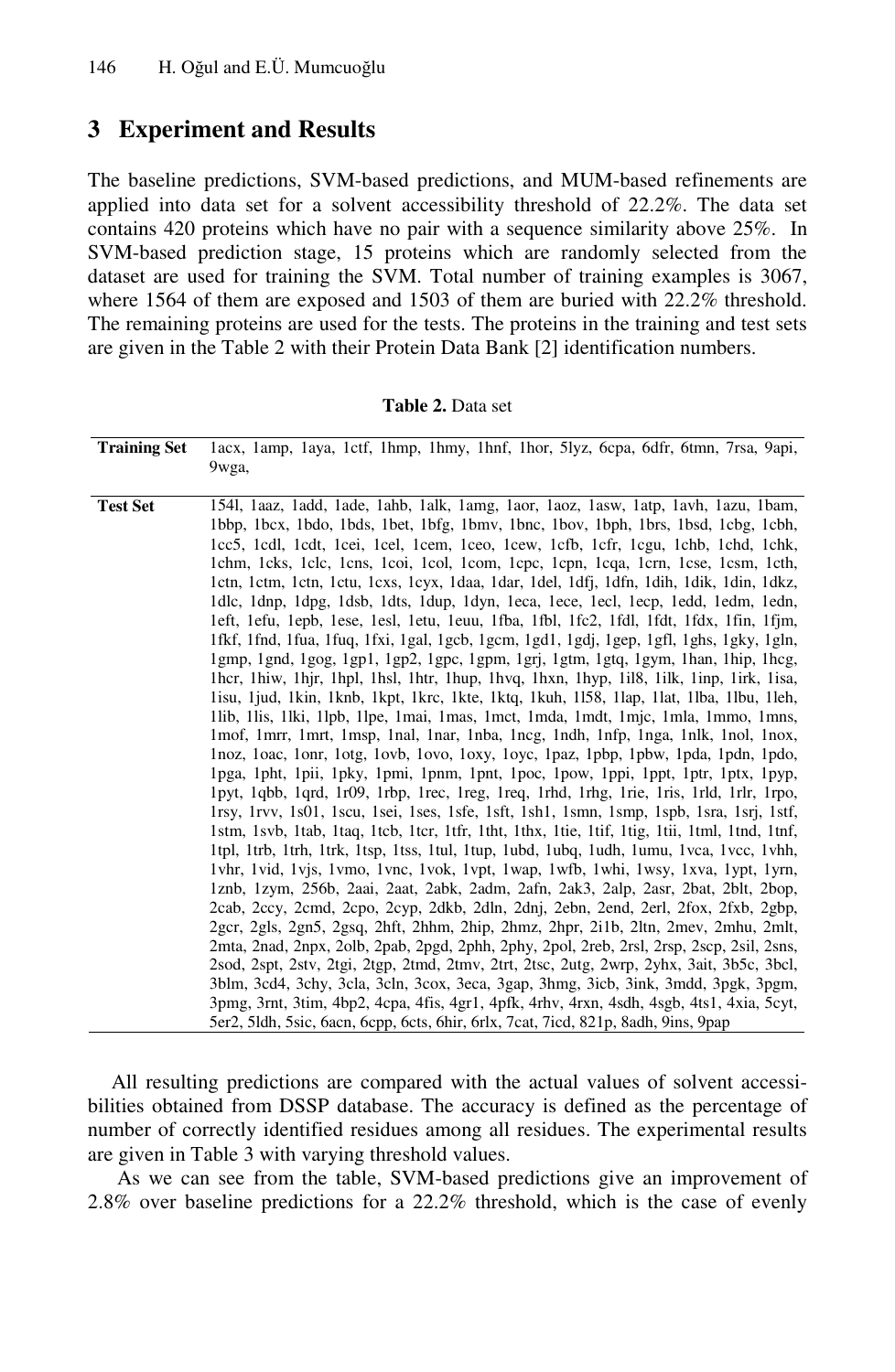distribution of buried and exposed classes. When applied on the baseline predictions, MUM-based refinement improves the baseline accuracy by 0.5%. The MUM-based refinement improves the SVM-based predictions by 0.4%. Overall improvement achieved by the combination of SVM-based and MUM-based predictions over the baseline accuracy is 3.2%. The methods are also tested for 0% and 55.5% thresholds and the results are given in the Table 3. For those threshold values, same improvement can not be achieved with SVM. This is probably due to the fact that the positive and negative examples are not evenly distributed for those threshold values.

| Threshold                              | $0\%$    | $22.2\%$ | $55.5\%$ |
|----------------------------------------|----------|----------|----------|
| Method                                 |          |          |          |
| <b>Baseline</b>                        | 75.3%    | 69.5%    | 79.6%    |
| Previous SVM method (Yuan et al, 2002) | 70.9%    | 71.4%    | 78.7%    |
| New SVM method with extended features  | 71.6%    | 72.3%    | 79.1%    |
| <b>MUM-refinement over baseline</b>    | $75.7\%$ | 70.0%    | 79.8%    |
| <b>MUM-refinement over new SVM</b>     | 72.3%    | $72.7\%$ | 79.3%    |

**Table 3.** Results showing the accuracies achieved with different solvent accessibility thresholds

Since there is no common benchmarking set for the solvent accessibility prediction, a direct comparison with the previous methods that used different data sets is not valid. According to the recent review of Chen et al [3], which reports a baseline prediction accuracy of 69.6% in their data set, the accuracies achieved with the tested methods are 71.5% for decision tree model and 71.2% for Bayesian statistics with a 20% threshold. We could make a fair comparison only with the baseline method and the previous SVM method of Yuan et al [17] with the same threshold over the same experimental setup (Table 3). Comparing with these results, our methods achieve slightly better accuracy.

## **4 Conclusion**

Protein solvent accessibility is an important property for the annotation of newly extracted protein sequences. We introduce a new computational method for the prediction of solvent accessibility using solely the sequence information and report the results of the tests performed on a non-redundant protein set. The new method uses an improved SVM approach with extended features for the prediction of the accessibilities and refines the SVM predictions along with the pairwise conservations, i.e. maximal unique matches, between the sequences. The main reason for the improvement in SVM predictions is the incorporation of new physicochemical features of the protein residues in the vectorization phase. Although the maximal unique match refinement does not make a significant improvement on the accuracy, it promises good results when the sufficient number of homologs is found. Whenever the larger datasets are made available, this scheme can be used to obtain better refinements.